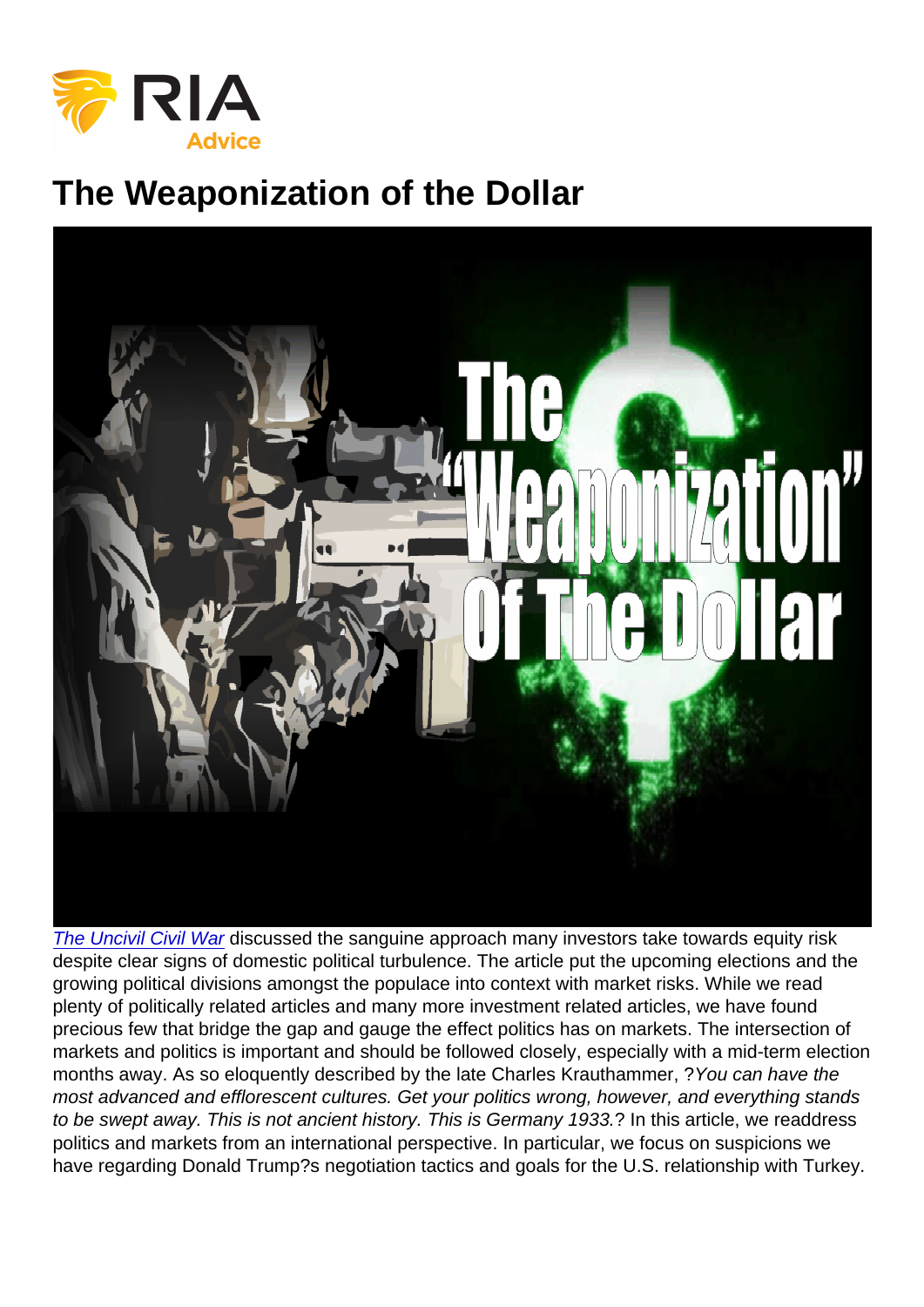## Emerging Markets and the Dollar

China, Turkey, and Iran are all classified as emerging markets. While the classification is broad and includes a diverse group of countries, these countries have many things in common. One is that their currencies, for the most part, are not liquid or highly valued. Thus, they heavily rely on the world?s reserve currency, the U.S. dollar, to conduct international trade. As an example, when Pakistan buys oil from Qatar, they transact in U.S. dollars, not rupees or riyals. To facilitate trade efficiently, these countries must hold excess dollars in reserve. In almost all cases, emerging market nations rely on U.S. dollar-denominated debt for their transactional needs. Dollardenominated debt is currently the cause of much economic pain for Turkey. To understand why, we present a simplified example. Suppose on January 1, 2018, a Turkish corporation borrowed \$100 million U.S. dollars with an agreement to pay it back with interest of 5% on August 15<sup>th</sup>, 2018. The company, as is typical, converts the loaned dollars to Turkish Lira. ?On August 15, 2018, the company will convert the Lira back to dollars in order to pay the principal and interest due on the loan. The following graph charts the Turkish Lira versus the Dollar over the life of the loan.

On January 1, 2018, one U.S. Dollar was worth 3.79 Lira. Over the next eight months, the U.S dollar appreciated significantly versus the Lira such that one U.S. dollar was worth approximately 5.81 Lira. As such, the company will now need 5.81 Lira to purchase each dollar it needs to repay the loan. Due to the strengthening of the U.S. dollar versus the Lira over the time period of the outstanding loan, the company would need 584,282,000 Lira to pay back what was originally a 378,750,000 Lira loan. In other words, the true all-in cost of borrowing was not 5% but 54%.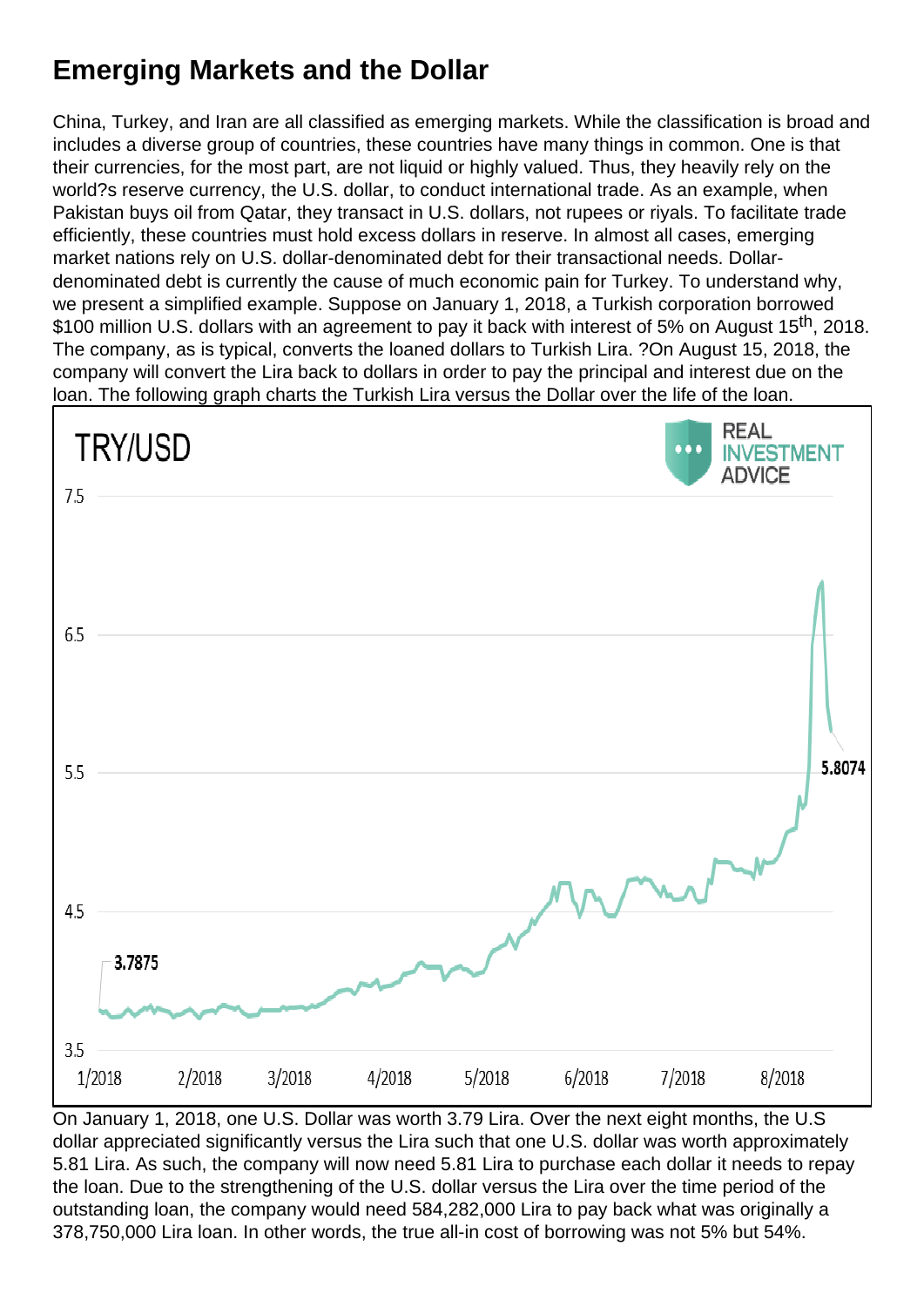Turkey?s public and private sector dollar denominated loans outstanding are currently estimated to be around \$500 billion. Turkish borrowers must grapple with repaying outstanding dollardenominated loans by using more Lira to acquire the necessary dollars, and with the fact that interest rates, as set by Turkey?s central bank, have risen from 8% to 17.75%. To make matters even worse, the annualized rate of inflation is estimated to be over 100% in Turkey. Needless to say, dollar appreciation versus the Lira is bringing the Turkish economy to its knees.

## Enter Donald Trump

Donald Trump, who authored a book entitled ?The Art of the Deal,? takes great pride in his negotiating skills. Readers of this book know he highly values leverage in negotiations. As the President of the United States, Trump clearly has enormous leverage to change the global landscape. In the case of trade negotiations, we have seen repeated threats of tariffs against Mexico, Canada, Europe, and China. We believe the goal is to force these countries to renegotiate prior trade treaties or remove tariffs. For Trump, the leverage is the threat, which does the heavy lifting by forcing countries to negotiate or face still retaliatory tariffs or other penalties. We suspect that Trump may also be using dollar appreciation to force nations, especially emerging markets, to comply with his demands. If you are looking for clues, consider the following Tweet from Donald Trump (8/16/2018): ?Money is pouring into our cherished DOLLAR like rarely before.? Based on his bragging it seems Trump has few qualms about the recent strength of the U.S. dollar. Regardless of the causes of the recent ascent of the U.S. dollar versus most other currencies, there is little doubt that Trump is using the dollar as a negotiating tactic to get what he wants. There are a few reasons that Trump would manipulate the dollar, verbally or in actuality, to bring Turkey to the negotiating table. While we have no unique insight, the following reasons should be considered:

- Turkey opposes U.S. sanctions on Iran and vows to ignore them
- Turkey sits at a strategically important geographic intersection surrounded by Europe and Asia through which much east-to-west international trade passes
- If in a position to provide Turkey with a bailout, the administration can slow the growing dedollarization trend

The bottom line is that it is likely that Trump is angling to sway Turkey towards stronger relationships with the U.S. in order to influence its relationship with China, Russia, and Iran. Keep in mind China?s One Belt One Road (OBOR) project, thought of as a new silk road, would provide increased economic competition and harm to America?s economic interests. China relies on Turkey?s participation to complete this project. ?As we put the finishing touches on this article, we also learned that Turkey, Iran, and Russia are in talks to schedule a trilateral summit.

#### Domestic Concerns

There is a healthy debate to be had about whether or not the dollar is being used as a negotiating lever. Since we may never know the answer, we focus on the potential outcomes if it is. If the dollar does strengthen further, how might it affect economic activity and assets? The following graph, courtesy David Rosenberg at Gluskin Sheff, shows the recent decline of many assets that are sensitive to the value of the U.S. dollar.